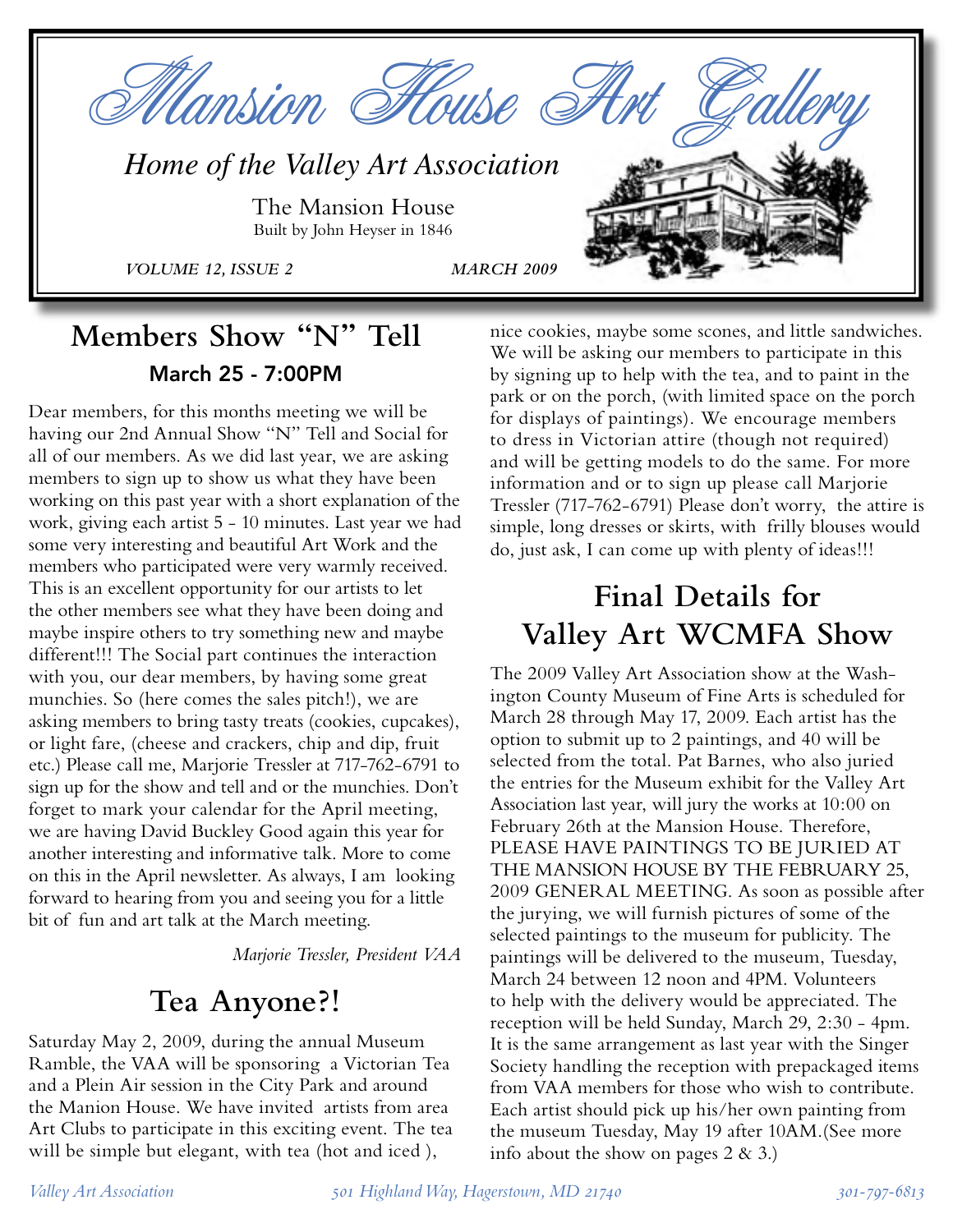# **VAA Jurying Principles for theWCMFA Show**

- In accordance with the Bylaws, and to ensure maximum participation, the number of paintings an individual artist can submit (2 in total) for the WCMFA-VAA show has been determined by considering the number of people who wished to submit paintings in relation to the number the museum can accept (maximum of 40).
- *•* A qualifying minimum score for inclusion will be established by the VAA Board. Any painting included in the museum show must have at least this minimum score. The minimum score for 2009 is at least one point (out of 5) in each jurying category. (These categories are general presentation, values, composition, color, design, control of the medium, and uniqueness or special quality)
- The juror will complete a rating sheet furnished by the VAA. The score for each sheet will be totaled and the scores then ranked in order from highest to lowest.
- Except as noted below, the highest scoring paintings up to the maximum number accepted by the museum will be included in the exhibit.
- In order to ensure maximum representation, no qualifying artist, that is, one who has more than the minimum score on his/her painting(s), can have a second painting included until all of the artists who have qualified have at least one painting included.
- If there are tied scores at the point of choosing the last painting for inclusion in the show, those needed to complete the list will be drawn at random from the group of tied scores after everyone in this group who has already had a painting included in the show has been excluded.
- *•* Each artist will receive a copy of his/her individual score sheets.

# **Show Specifications from theWCMFA**

- *•* Total number of works should not exceed 35–40 with the minimum number of works being 25. (Special Sculpture restrictions: No more than 3 sculptures can be accepted. Three-dimensional pieces should be no larger than 18" Round and no taller than 36" Height. They should be able to be displayed on a pedestal. Pedestals will be supplied by the Museum.)
- *•* Two-Dimensional Works should be no larger than 24" x 36" including frame (inches are continuous, i.e. a 24" x 36" work is the same as 120 continuous inches around the perimeter of the painting)
- *•* Works must be properly framed and have screw eyes on both sides of the back of the frame.
- *•* The following information should be on the

back of each piece: Artist's name, Address, Phone number, Title of Work, and Medium

- *•* The Valley Art Association will provide the Museum with a complete list of pieces in the exhibition including the following information: Title of Work, Artist's Name, Artist's Home City & State, Any photos or digital images of works in the exhibition are also helpful to the Museum when sending out publicity.
- *•* Artists should submit business cards with their works. These will be placed in the exhibition space.
- *•* The Valley Art Association and the Museum will work out a suitable time for all works to be brought to the Museum and a time for pieces to be picked up at the end of the exhibition.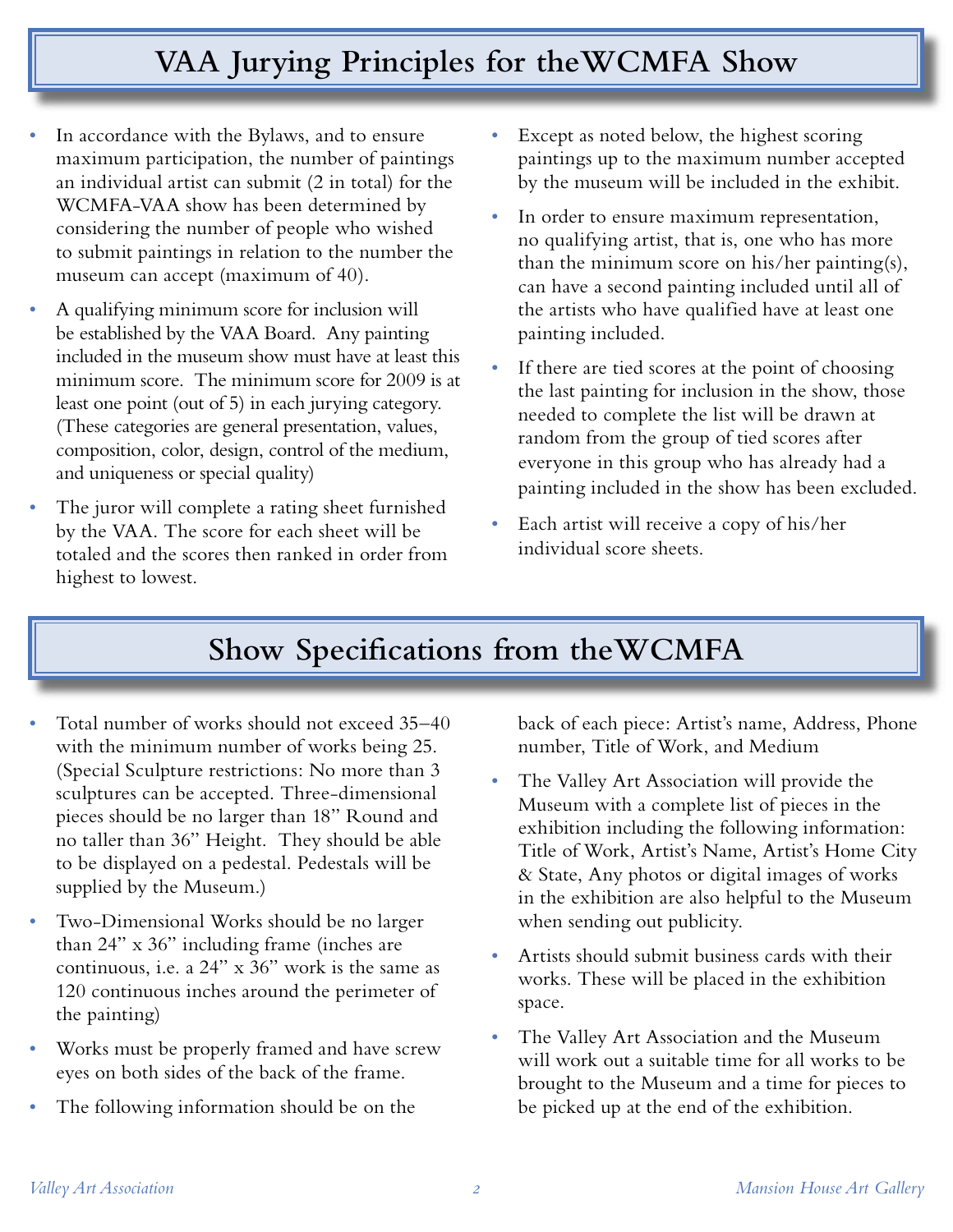## **Shows**

### **NORTH GALLERY SHOWS**

- All-Member Show "WINTER EXHIBIT" JANUARY 16-MARCH 1, 2009.
- Susan Parker Exhibit "TOWN & COUNRTY" MARCH 6-MARCH 29. Having always loved painting, Sue has been painting seriously since 1997 and works in pastels, watercolor and oil. She is drawn to offbeat subjects, interesting shapes, and unusual aspects of more ordinary subjects. She is particularly intrigued by the challenges of perspective.
- Valley Arts Member Show in the BOWMAN GALLERY at the WCMFA - MARCH 28-MAY 17. This show features work by Valley Art Members who submit their work for jury selection. The reception date will be announces later by the museum.

#### WCMFA Features Three Maryland Artists -

FEBRURY 14 - JUNE 14. The art of three Maryland artists, John Ross Key (1832-1920), Hugh Bolton Jones (1848-1927) and Clark Marshall (1860-1944) is highlighted in this exhibition and is sponsored by the Hagerstown-Washington County Convention and Visitors Bureau. Each artist represents a distinct area in the state of Maryland. John Ross Key was a native of Hagerstown, Hugh Bolton Jones was born in Baltimore and Clark Marshall was born in Talbot County on the Eastern Shore. Each artist was influenced by

• Terry Shotten Exhibit - "EXPRESSIVE WORKS ON CANVAS" APRIL 3-APRIL 26. Terry's show will be of vibrant, colorful expressionist and abstract oil paintings.

### **ADDITIONAL AREA SHOWS**

#### Art in the Hallways at the Washington County Hospital

- MARCH Artist of the Month **Diane Wollard**.
- APRIL Artist of the Month **Ruth Durbin**.

Questions on Art in the Hallways should be directed to Lucy Ecker at: 301-733-5320 or a1nanaecker@aol.com.

#### Chambersburg Hospital Artist of the Month

• MARCH Artist of the Month -

#### **Bettie Rae Gallagher**.

• APRIL Artist of the Month - **Anne Finucane**.

the Maryland landscape and captured it in his own personal style. Key's landscapes offer sweeping views of the Cumberland Mountains, as well as the unspoiled landscapes outside of Washington, D.C. at the beginning of the twentieth century. Jones' paintings capture the rich tones and colors of Maryland. He found inspiration throughout the state from Smithsburg in Washington County, to the Severn River in Anne Arundel County. Marshall depicted his native Eastern Shore, especially the moonlit and evening landscape.

## **Classes and Workshops**

## Oil Painting the Landscape offered by David Buckley Good from the Schuler School of Art \$165 for one full week

- Sessions run Mondays, May 18 May 22 from 9 AM to 3:00 PM everyday that week. This is a probable, but still tentative schedule and will be confirmed by the next newsletter.
- Session held at the Evangelical Lutheran Church in Waynesboro. Class is limited to 20 students. Students will be painting landscapes from slides and must bring their own easel and oil supplies. To sign up, receive more information, or to reserve a spot in the class contact Virginia Hair at 717-762-3677.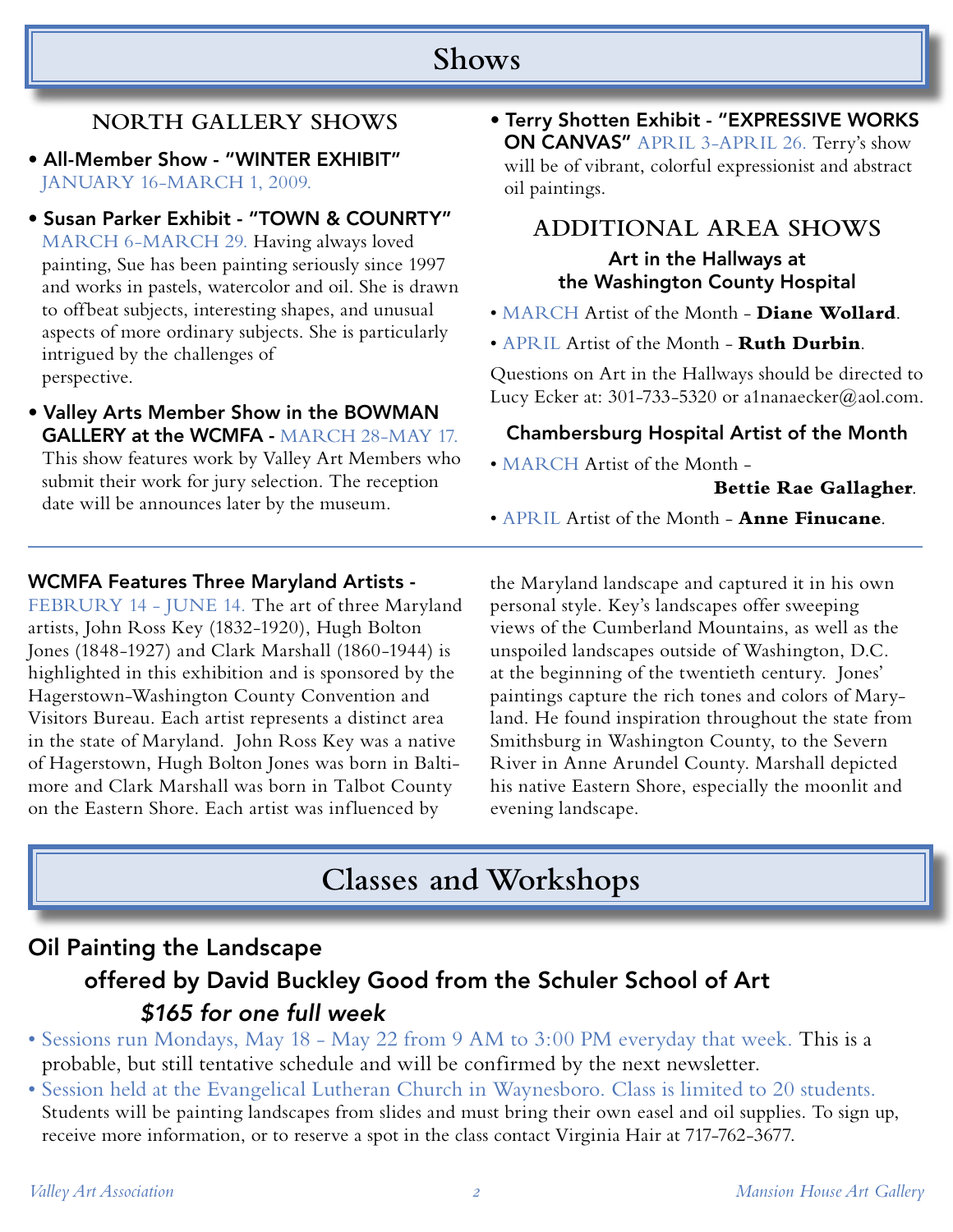## **Classes and Workshops** *Continued*

### Creative Watercolor with Anna Hogbin - \$80 for seven classes

• 8 Sessions run Thursdays, March 5 - April 30 from 6 PM to 8:30 PM at the Mansion House. There will be no class April 9. Class is limited to 10 students.

This class is about opening up new avenues in the creative experience! Students will explore using different techniques and materials with watercolor pigments to create interesting textures and effects. Some of the products used will include, but are not limited to: Saran Wrap, inks, string, contact paper, bubble wrap, a variety of salt products, paper doilies, Oriental papers, Gesso, found items, and tissues. Techniques will include using different masking products, the layering process, ways to lift out, pouring and dropping paint, spraying pigment, using white gouche and watercolor, creating textured surfaces, and negative painting for finding designs. Theme paintings and design will be a key element in class discussion. For questions and enrollment, call Anna Hogbin at 304-263-1094 or email ahogbin@earthlink.net.

WCMFA Offers Art Classes - The Washington County Museum of Fine Arts is offering a variety of art classes during the months of January through May. Registration is required for all classes and the following classes for adults and teenagers:

• Ceramics-Hand Building: Denise Joyal Friday 12:00 - 2:00 PM February 6 - March 20

• Blackletter Calligraphy: Christine Tischer Thursday 7:00 - 9:00 PM March 5 - April 9

• Landscapes in Watercolor: Kent Roberts Tuesday 6:30 - 9:00 PM March 10 - April 14

• Painting with Oil: Ski Holm Wednesday 5:30 - 9:30 PM

April 8-May 27

- Drawing with Pen & Ink: Mike Gouker Thursday 6:30 - 8:30 PM April 16 - May 21
- Intermediate Watercolor: Bob Wantz Tuesday 10:00 AM - 1:00 PM April 21-May 26
- Beginner's Watercolor: Bob Wantz Wednesday 10:00 AM - 1:00 PM April 22-May 27

The following children's classes will be offered:

• Young at Art (4-6): TBA

 Thursday 9:30 - 10:30 AM January 22-February 26

• Art Around the World (7-10): with Kathryn Lant

> Thursday 4:00 - 5:00 PM January 22 - February 26

- Art for Toddlers (2-3): TBA Friday 9:30 - 10:30 AM January 23-February 27
- Little Illustrators I (3-4): Melissa Gibson Saturday 1:00 - 2:00 PM January 24 - February 28
- Little Illustrators II (5-6): Melissa Gibson

 Saturday 2:30 - 3:30 PM January 24 - February 28

### • Drawing & Painting Animals (7-12): with Nicole Ferree

 Tuesday 6:30 - 8:00 PM January 27 - March 3

• Young at Art (4-6): TBA

Thursday 9:30 - 10:30 AM March 26 - April 30

• Art for Toddlers (2-3): TBA Friday 9:30 - 10:30 AM

March 27 - May 1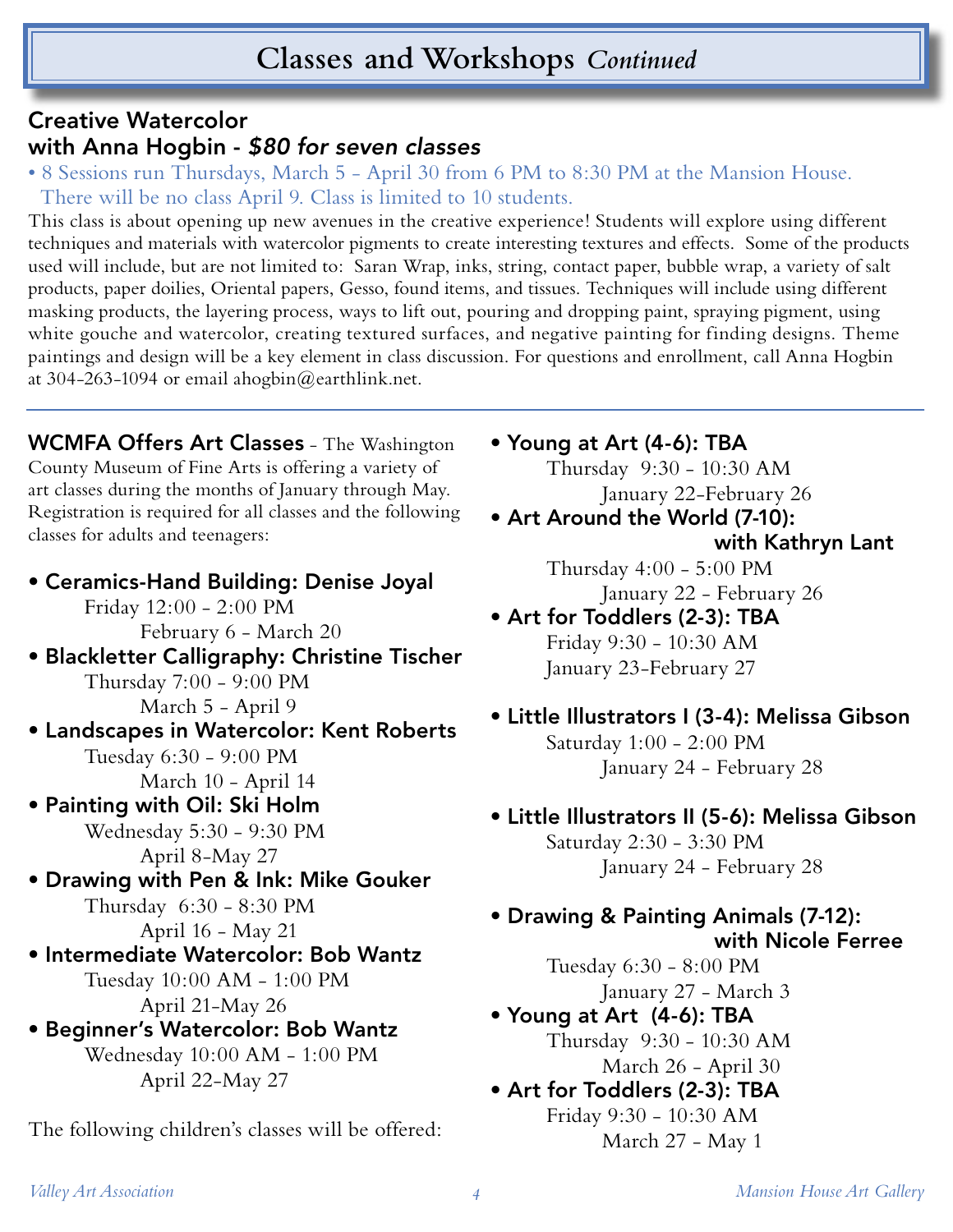## **Classes Continued**

• Art Around the World (7-10): with Kathryn Lant Thursday 4:00 - 5:00 PM April 2 - May 7 • Drawing & Painting Animals (7-12): with Nicole Ferree Tuesday 6:30 - 8:00 PM April 21 - May 26 • Little Illustrators I (3-4): Melissa Gibson Saturday 1:00 - 2:00 PM April 25 - May 30

• Little Illustrators II (5-6): Melissa Gibson Saturday 2:30 - 3:30 PM April 25 - May 30

For more information on fees, dates and times, call the Museum at 301-739-5727. For the hearing impaired, call our TDD at 301-739-5764. Registration can be made via our secure web site at www.wcmfa.org. Museum hours are Tuesday through Friday, 9:00 AM to 5:00 PM., Saturday 9:00 AMto 4:00 PM, Sunday 1:00 to 5:00 PM, closed Monday.

## **General Member News**

**Missing Books -** We are missing four books from the Criswell collection recently donated to the Valley Art Association. We cannot locate the following books:

- 1. "The Complete Hunter-North American GameAnimals"
- 2. " Painting Wildlife with John Sweeny-Lester"
- 3. " Drawing For Pleasure"
- 4. " Drawing On the Right Side of the Brain"

 Anyone with information regarding the location of these books please let the Librarian know. Thanks for any help you can provide.

"Art in the Park" in Berkeley Springs - This is an outdoor forum and is held on the first Sunday of each month from May through October. Artists juried in can exhibit and sell their work in the park in the center of Berkeley Springs. The cost is \$25.00 each session, plus an annual \$10.00 peddler's license for the town of Berkeley Springs. For details, contact Michael or Nancy Nathan at 304-258-6419.

**Discount Ordering** - For those of you who order art supplies online, please consider ordering your supplies from Dick Blick through the Dick Blick logo on the Valley Art Association web site. Their prices are generally competitive with Cheap Joes, ASW, Jerry's etc. Just click on the Dick Blick logo, and you will go straight to Dick Blick. Ten percent of the value

of any orders placed this way will be paid as a rebate to the Valley Art Association. It is a great fundraiser that allows the club to earn money from what members would ordinarily purchase anyway.

#### **MANSION HOUSE CLEANING DAY**

All members are asked to attend the annual cleaning of the Mansion House. Tuesday, April 14th at 10:00AM.

## "Many hands make light work. Because it is but little to every one."

-Scottish Proverb

Elections - April is the time for nominatons for our new President Elect and Assitant Gallery Director, with the elections at the May meeting. Please call Marjorie Tressler or any other board member if you or someone you know would like to take one of these positions.

Carpet Update - The official total raised thus far for the new carpeting is \$255.00. We are chipping away at it little by little.

Clear, Resealable Bags - Keely Neubauer still has bags for sale. Please call if needed: 301-766-4795.